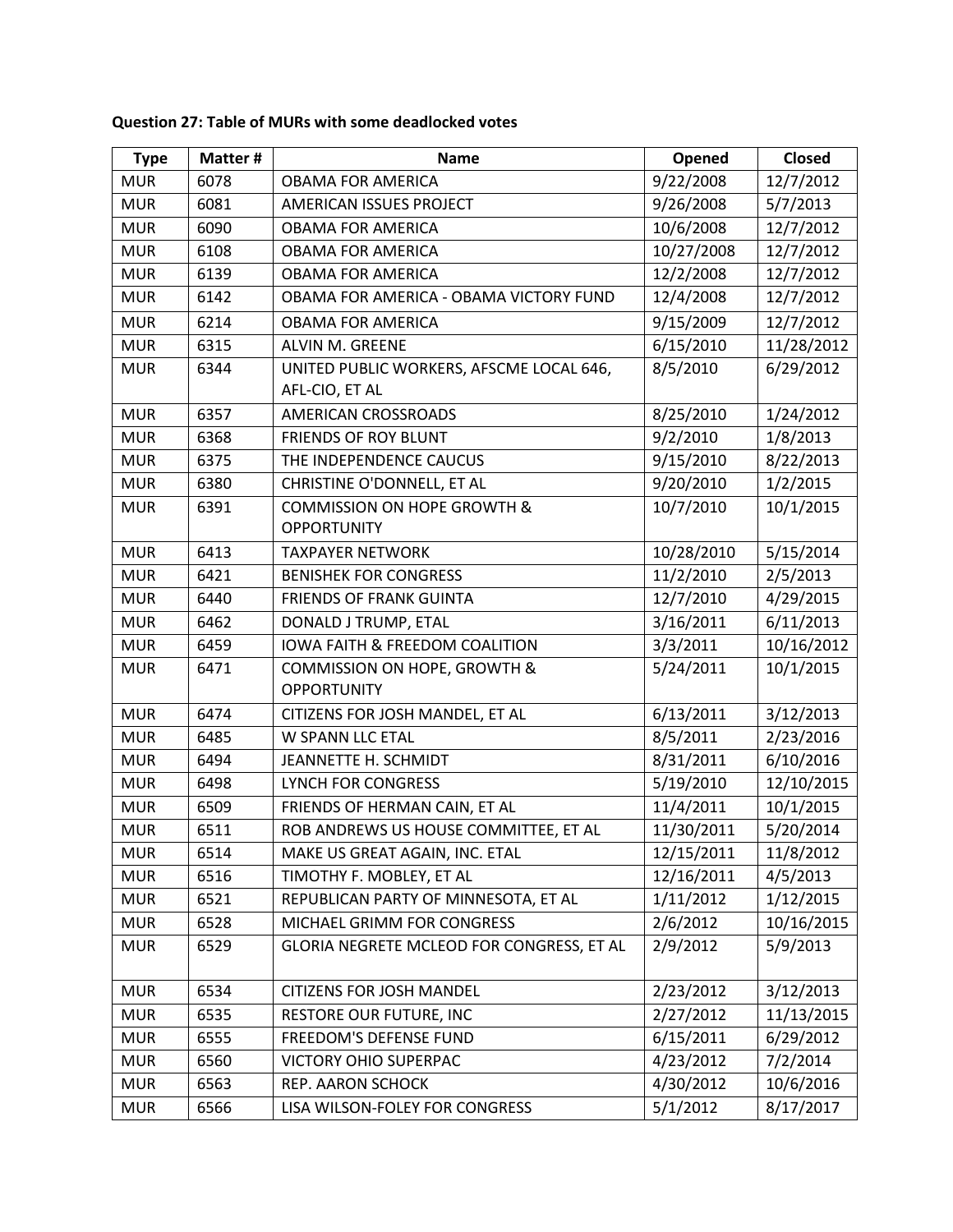| <b>Type</b> | Matter # | <b>Name</b>                                                 | Opened     | <b>Closed</b>        |
|-------------|----------|-------------------------------------------------------------|------------|----------------------|
| <b>MUR</b>  | 6578     | DOUG LAMALFA COMMITTEE                                      | 5/21/2012  | 9/16/2014            |
| <b>MUR</b>  | 6582     | NATIONAL ORGANIZATION FOR WOMEN PAC                         | 2/2/2012   | 2/5/2013             |
| <b>MUR</b>  | 6585     | <b>REP. EDOLPHUS TOWNS</b>                                  | 5/31/2012  | 3/6/2014             |
| <b>MUR</b>  | 6596     | <b>CROSSROADS GPS</b>                                       | 6/20/2012  | 3/26/2019            |
| <b>MUR</b>  | 6604     | LISA WILSON-FOLEY FOR CONGRESS                              | 7/2/2012   | 2/25/2014            |
| <b>MUR</b>  | 6616     | <b>STEELMAN FOR US SENATE</b>                               | 7/27/2012  | 5/7/2013             |
| <b>MUR</b>  | 6618     | UNITED POWER, INC.                                          | 10/14/2011 | 9/26/2012            |
| <b>MUR</b>  | 6621     | AMERICAN HOTEL & LODGING ASSOCIATION PAC                    | 8/2/2012   | 10/22/2013           |
| <b>MUR</b>  | 6623     | William A. Bennett (FKA Scalise for Congress)               | 10/14/2011 | 1/24/2013            |
| <b>MUR</b>  | 6624     | <b>GOULD FOR CONGRESS</b>                                   | 8/7/2012   | 4/5/2016             |
| <b>MUR</b>  | 6638     | TODD LONG FOR US CONGRESS                                   | 9/4/2012   | 2/4/2014             |
| <b>MUR</b>  | 6659     | MURRAY ENERGY CORPORATION                                   | 10/9/2012  | 9/10/2015            |
| <b>MUR</b>  | 6661     | ROBERT E. MURRAY, ETAL                                      | 10/9/2012  | 4/12/2016            |
| <b>MUR</b>  | 6670     | NATIONAL RIGHT TO LIFE POLITICAL ACTION<br><b>COMMITTEE</b> | 8/6/2012   | 5/15/2013            |
| <b>MUR</b>  | 6685     | <b>HORSFORD FOR CONGRESS</b>                                | 11/1/2012  | 9/15/2015            |
| <b>MUR</b>  | 6690     | <b>SOBHANI FOR MARYLAND</b>                                 | 11/9/2012  | 12/9/2014            |
| <b>MUR</b>  | 6703     | WCVB, CHANNEL 5                                             | 12/5/2012  | 11/19/2013           |
| <b>MUR</b>  | 6705     | FREEDOM AND PROSPERITY PAC                                  | 1/17/2012  | 2/21/2013            |
| <b>MUR</b>  | 6706     | <b>SCHIFF FOR SENATE</b>                                    | 2/27/2012  | 5/6/2013             |
| <b>MUR</b>  | 6707     | <b>VISCLOSKY FOR CONGRESS</b>                               | 4/3/2012   | 6/25/2013            |
| <b>MUR</b>  | 6708     | <b>CARNEY FOR CONGRESS</b>                                  | 4/25/2012  | 7/5/2013             |
| <b>MUR</b>  | 6709     | <b>BACHMANN FOR CONGRESS</b>                                | 3/23/2012  | 4/18/2013            |
| <b>MUR</b>  | 6710     | COMMITTEE TO RE-ELECT TRENT FRANKS TO<br><b>CONGRESS</b>    | 5/31/2012  | 2/13/2013            |
| <b>MUR</b>  | 6713     | SHERRY L. HUFF, CAREY BROWN, ET AL                          | 1/8/2013   | 6/6/2017             |
| <b>MUR</b>  | 6715     | THE LEGACY COMMITTEE POLITICAL ACTION<br><b>COMMITTEE</b>   | 8/17/2012  | 4/3/2013             |
| <b>MUR</b>  | 6716     | NATIONAL CAMPAIGN FUND                                      | 11/7/2012  | $\frac{1}{4}/3/2013$ |
| <b>MUR</b>  | 6718     | <b>JOHN ENSIGN</b>                                          | 5/12/2011  | 4/18/2013            |
| <b>MUR</b>  | 6721     | BETH STEELE & WOMEN ADVOCATING RESPECT                      | 2/12/2013  | 11/26/2018           |
| <b>MUR</b>  | 6724     | <b>BACHMANN FOR PRESIDENT COMMITTEE AND</b><br>MICHELEPAC   | 2/21/2013  | 7/5/2017             |
| <b>MUR</b>  | 6725     | RON PAUL 2012 PRESIDENTIAL CAMPAIGN<br>COMMITTEE, INC.      | 8/15/2012  | 7/8/2013             |
| <b>MUR</b>  | 6727     | <b>FRIENDS OF WEINER</b>                                    | 6/11/2012  | 6/24/2013            |
| <b>MUR</b>  | 6729     | CHECKS AND BALANCES FOR ECONOMIC GROWTH                     | 4/3/2013   | 9/16/2014            |
| <b>MUR</b>  | 6730     | MICHAEL WILLIAMS FOR CONGRESS                               | 6/19/2012  | 9/10/2013            |
| <b>MUR</b>  | 6731     | DEMOCRATIC EXECUTIVE COMMITTEE OF FLORIDA                   | 11/27/2012 | 6/12/2013            |
|             |          |                                                             |            |                      |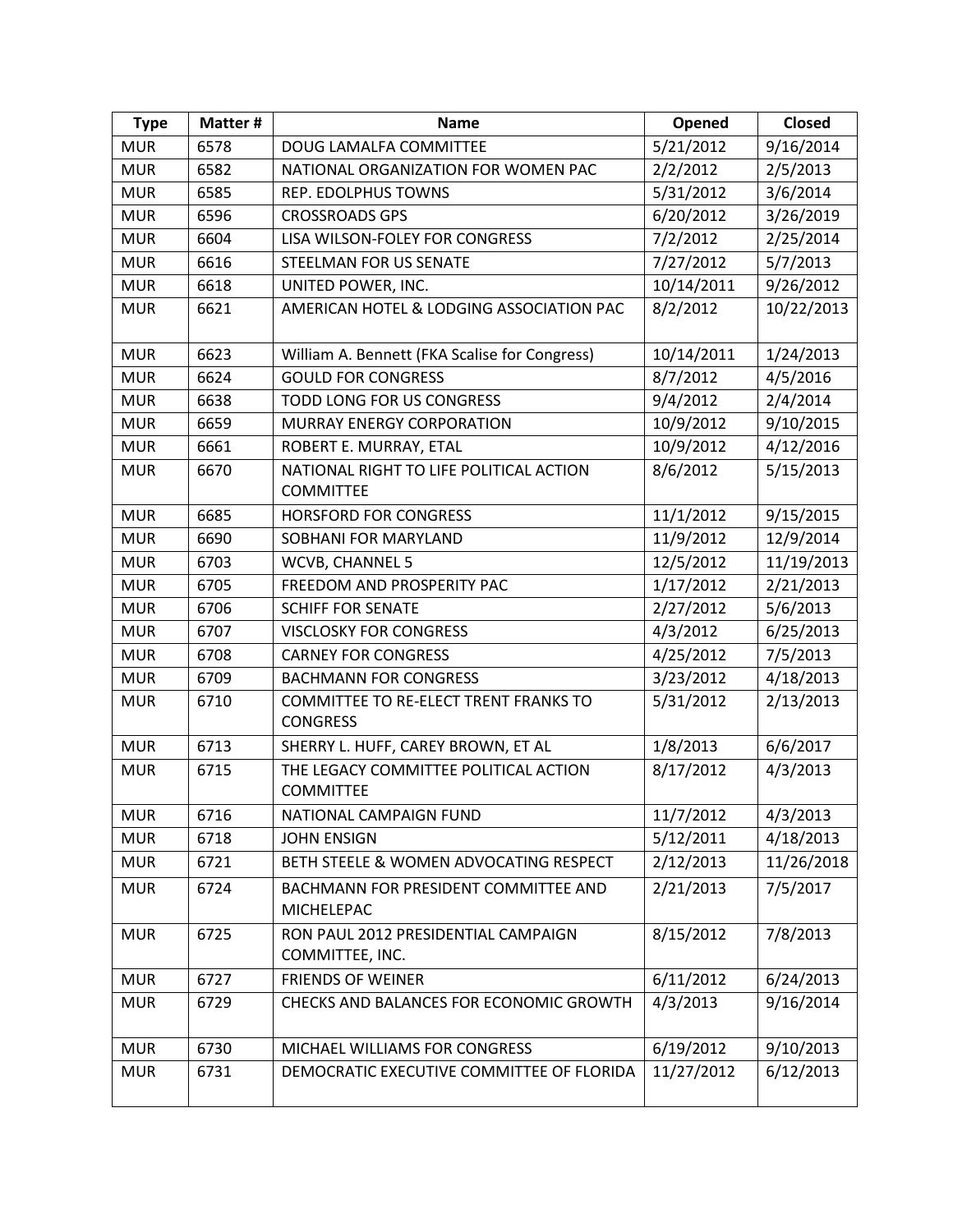| 10/27/2015 |
|------------|
|            |
|            |
| 10/6/2016  |
| 1/29/2014  |
| 10/27/2015 |
| 6/25/2013  |
| 9/19/2013  |
| 3/15/2016  |
| 1/28/2014  |
| 3/5/2014   |
| 1/13/2014  |
| 4/10/2014  |
|            |
|            |
| 5/15/2014  |
| 2/10/2015  |
| 3/17/2017  |
| 3/15/2016  |
| 3/17/2017  |
| 5/10/2018  |
| 12/9/2014  |
|            |
| 12/10/2015 |
| 3/26/2019  |
| 3/15/2016  |
| 10/5/2016  |
| 7/1/2016   |
| 2/18/2016  |
| 6/8/2017   |
| 11/15/2018 |
| 3/17/2016  |
| 1/13/2015  |
| 10/30/2017 |
| 5/10/2018  |
| 11/19/2015 |
| 2/27/2015  |
| 7/19/2018  |
| 11/17/2015 |
| 10/24/2017 |
| 2/23/2016  |
| 3/28/2019  |
|            |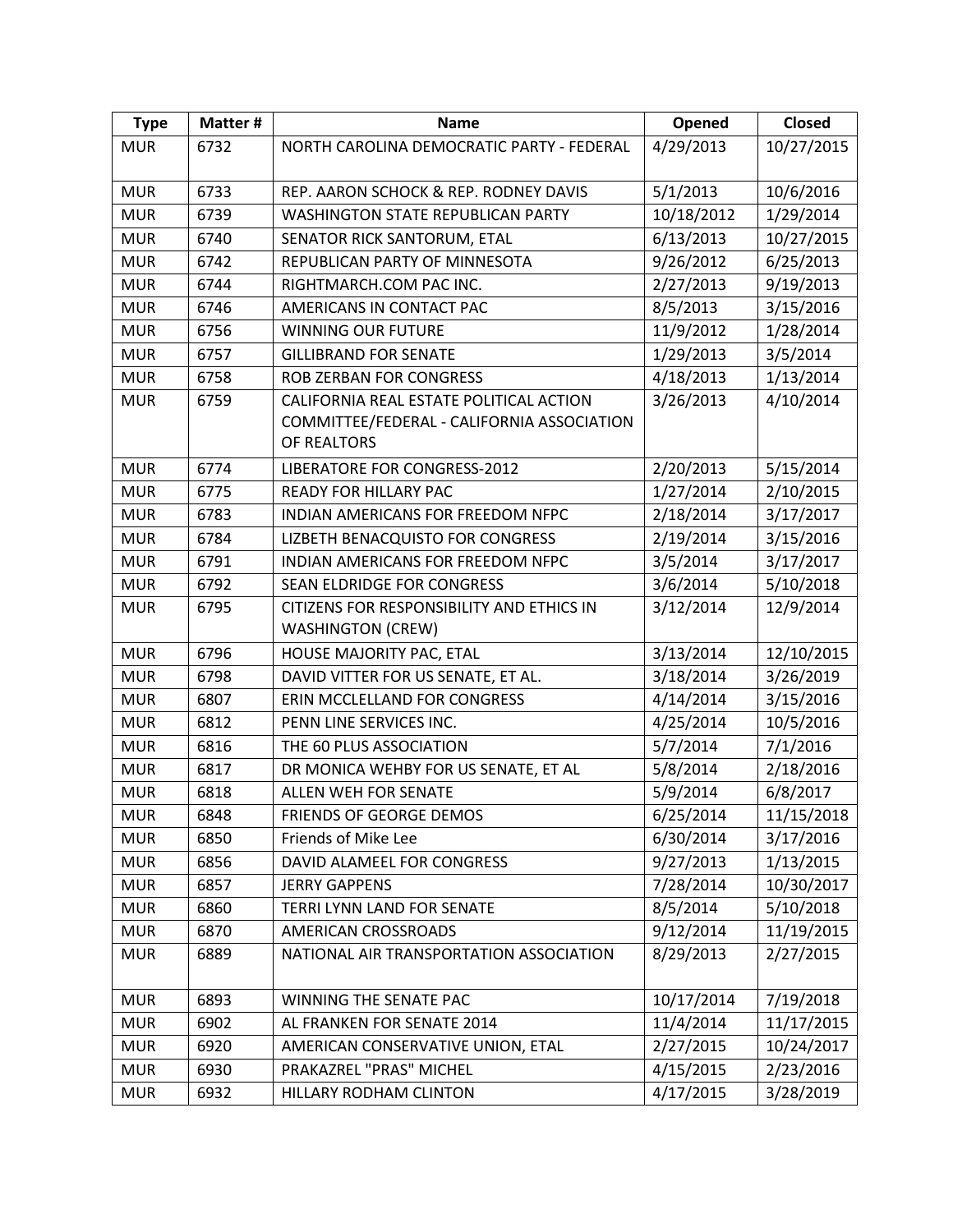| <b>Type</b> | Matter # | <b>Name</b>                                                 | Opened     | <b>Closed</b> |
|-------------|----------|-------------------------------------------------------------|------------|---------------|
| <b>MUR</b>  | 6936     | <b>GEOFF CHARLES</b>                                        | 4/28/2015  | 6/14/2016     |
| <b>MUR</b>  | 6937     | NEXTGEN CLIMATE ACTION COMMITTEE                            | 5/4/2015   | 4/12/2016     |
| <b>MUR</b>  | 6941     | NATIONAL RIFLE ASSOCIATION OF AMERICA                       | 6/10/2015  | 6/28/2016     |
|             |          | POLITICAL VICTORY FUND & NATIONAL RIFLE                     |            |               |
|             |          | ASSOCIATION INSTITUTE FOR LEGISLATIVE ACTION                |            |               |
|             |          |                                                             |            |               |
| <b>MUR</b>  | 6945     | IMMIGRATION911, LLC                                         | 8/22/2014  | 8/20/2015     |
| <b>MUR</b>  | 6952     | <b>FOX NEWS NETWORK LLC</b>                                 | 8/3/2015   | 5/24/2016     |
| <b>MUR</b>  | 6957     | <b>ISADORE HALL</b>                                         | 8/12/2015  | 1/30/2017     |
| <b>MUR</b>  | 6959     | <b>DNC &amp; CINDY NAVA</b>                                 | 8/26/2015  | 10/18/2016    |
| <b>MUR</b>  | 6961     | DONALD J. TRUMP FOR PRESIDENT INC, ET AL                    | 8/28/2015  | 12/8/2016     |
| <b>MUR</b>  | 6966     | DEMOCRATIC PARTY OF WISCONSIN                               | 4/10/2015  | 12/17/2015    |
| <b>MUR</b>  | 6967     | KENTUCKY STATE DEMOCRATIC CENTRAL                           | 4/22/2015  | 1/27/2016     |
|             |          | <b>EXECUTIVE COMMITTEE</b>                                  |            |               |
| <b>MUR</b>  | 6970     | PETER DICIANNI, ET AL                                       | 9/28/2015  | 6/16/2016     |
| <b>MUR</b>  | 6974     | FOUNDATION FOR A SECURE AND PROSPEROUS                      | 10/22/2015 | 6/28/2016     |
|             |          | <b>AMERICA</b>                                              |            |               |
| <b>MUR</b>  | 6976     | JOHNNY W. STREETS, JR (CITY COUNCIL                         | 10/26/2015 | 11/15/2016    |
|             |          | COMMITTEE)                                                  |            |               |
| <b>MUR</b>  | 6978     | OAKLAND COUNTY DEMOCRATIC PARTY                             | 7/2/2015   | 7/7/2016      |
| <b>MUR</b>  | 6979     | REPUBLICAN MAJORITY CAMPAIGN                                | 5/20/2015  | 2/4/2016      |
| <b>MUR</b>  | 6982     | PROJECT VERITAS                                             | 11/10/2015 | 6/21/2017     |
| <b>MUR</b>  | 6987     | <b>FLORIDA FREEDOM PAC</b>                                  | 5/5/2015   | 2/6/2017      |
| <b>MUR</b>  | 6994     | HALL FOR CONGRESS COMMITTEE (RALPH<br>HALL-ROCKWALL, TEXAS) | 6/18/2015  | 4/7/2016      |
| <b>MUR</b>  | 6999     | DAVID LARSEN FOR CONGRESS                                   | 1/11/2016  | 10/25/2016    |
| <b>MUR</b>  | 7001     | TED CRUZ FOR SENATE COMMITTEE                               | 1/20/2016  | 2/20/2019     |
| <b>MUR</b>  | 7002     | <b>TED CRUZ FOR SENATE</b>                                  | 1/22/2016  | 2/20/2019     |
| <b>MUR</b>  | 7003     | TED CRUZ FOR SENATE                                         | 1/22/2016  | 2/20/2019     |
| <b>MUR</b>  | 7007     | KYLE MCCARTER FOR CONGRESS COMMITTEE                        | 2/5/2016   | 5/22/2018     |
| <b>MUR</b>  | 7009     | TED CRUZ FOR SENATE                                         | 2/8/2016   | 2/20/2019     |
| <b>MUR</b>  | 7013     | <b>IGX LLC</b>                                              | 2/19/2016  | 4/10/2018     |
| <b>MUR</b>  | 7015     | <b>IGX LLC</b>                                              | 2/24/2016  | 4/10/2018     |
| <b>MUR</b>  | 7023     | <b>KINZLER FOR CONGRESS</b>                                 | 3/15/2016  | 4/27/2017     |
| <b>MUR</b>  | 7026     | DEMOCRATIC EXECUTIVE COMMITTEE OF FLORIDA                   | 9/29/2015  | 4/28/2016     |
|             |          |                                                             |            |               |
| <b>MUR</b>  | 7027     | <b>BRAD R. CORNELSEN</b>                                    | 9/19/2014  | 8/31/2017     |
| <b>MUR</b>  | 7043     | PUT ALASKA FIRST                                            | 7/24/2015  | 8/24/2016     |
| <b>MUR</b>  | 7052     | <b>FREEDOM FUND</b>                                         | 10/6/2015  | 8/9/2016      |
| <b>MUR</b>  | 7053     | <b>FLEMMING FOR CONGRESS</b>                                | 2/26/2014  | 5/4/2017      |
| <b>MUR</b>  | 7054     | OAKLAND COUNTY DEMOCRATIC PARTY                             | 1/19/2016  | 7/7/2016      |
| <b>MUR</b>  | 7057     | <b>JASON CHAFFETZ</b>                                       | 5/3/2016   | 12/6/2016     |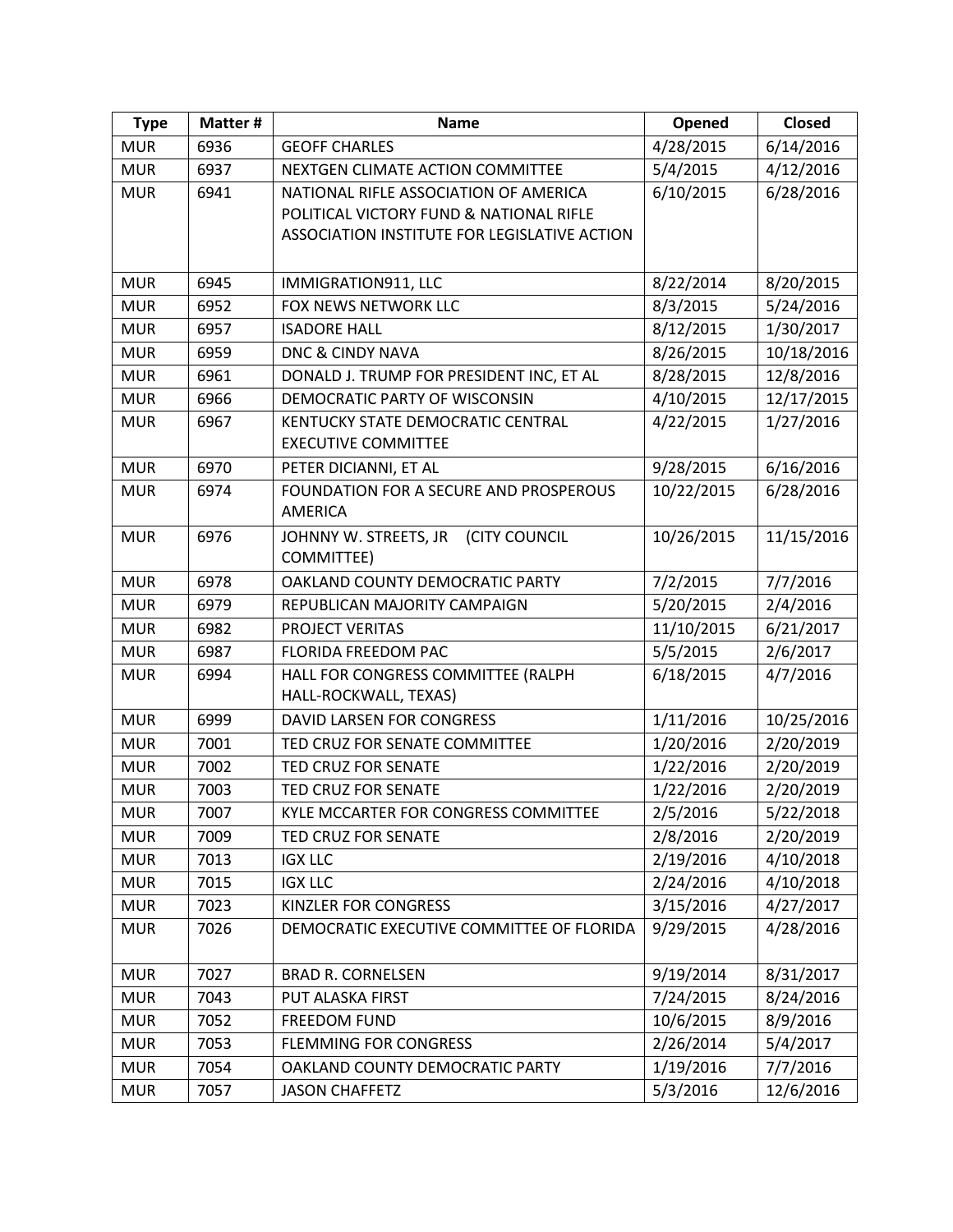| <b>Type</b> | Matter # | <b>Name</b>                               | Opened     | <b>Closed</b> |
|-------------|----------|-------------------------------------------|------------|---------------|
| <b>MUR</b>  | 7068     | <b>MOWRER FOR IOWA</b>                    | 5/18/2016  | 8/27/2018     |
| <b>MUR</b>  | 7072     | <b>AMI BERA FOR CONGRESS</b>              | 5/23/2016  | 12/6/2016     |
| <b>MUR</b>  | 7074     | COMMITTEE FOR CHARLOTTE/CHARLOTTE DNC     | 12/4/2015  | 7/7/2016      |
|             |          | <b>HOST COMMITTEE</b>                     |            |               |
| <b>MUR</b>  | 7078     | <b>SCOTT TAYLOR FOR CONGRESS</b>          | 6/1/2016   | 6/26/2018     |
| <b>MUR</b>  | 7080     | PAUL BABEU FOR CONGRESS                   | 6/6/2016   | 10/24/2017    |
| <b>MUR</b>  | 7084     | SCOTT TAYLOR FOR CONGRESS, ET AL          | 6/9/2016   | 6/26/2018     |
| <b>MUR</b>  | 7086     | <b>STOP HILLARY PAC</b>                   | 9/1/2015   | 2/22/2017     |
| <b>MUR</b>  | 7088     | TERRI LYNN LAND, ET AL.                   | 8/19/2014  | 6/16/2016     |
| <b>MUR</b>  | 7089     | <b>BACHMANN FOR PRESIDENT</b>             | 6/27/2013  | 6/16/2016     |
| <b>MUR</b>  | 7100     | DONALD J. TRUMP FOR PRESIDENT, INC.       | 7/6/2016   | 5/10/2018     |
| <b>MUR</b>  | 7114     | <b>CASPERSON FOR CONGRESS</b>             | 7/28/2016  | 9/20/2017     |
| <b>MUR</b>  | 7122     | <b>RIGHT TO RISE USA</b>                  | 8/10/2016  | 3/6/2019      |
| <b>MUR</b>  | 7123     | JAY INSLEE FOR WASHINGTON                 | 8/11/2016  | 2/8/2018      |
| <b>MUR</b>  | 7126     | MICHIGAN DEMOCRATIC STATE CENTRAL         | 1/29/2015  | 5/11/2017     |
|             |          | COMMITTEE/FEDERAL                         |            |               |
| <b>MUR</b>  | 7199     | PATRICK MURPHY, ET AL.                    | 11/14/2016 | 5/7/2018      |
| <b>MUR</b>  | 7200     | <b>JONI FOR IOWA</b>                      | 12/30/2014 | 8/31/2017     |
| <b>MUR</b>  | 7211     | THOMAS H. PATRICK                         | 1/13/2017  | 9/12/2017     |
| <b>MUR</b>  | 7215     | OKLAHOMA LEADERSHIP COUNCIL               | 9/22/2016  | 5/11/2017     |
| <b>MUR</b>  | 7217     | SOULES FOR US CONGRESS                    | 2/17/2017  | 3/26/2019     |
| <b>MUR</b>  | 7219     | <b>FRIENDS OF PATRICK MURPHY</b>          | 2/28/2017  | 5/7/2018      |
| <b>MUR</b>  | 7223     | <b>APPLEGATE FOR CONGRESS</b>             | 3/16/2017  | 5/30/2018     |
| <b>MUR</b>  | 7235     | UTAH REPUBLICAN PARTY                     | 1/24/2017  | 12/5/2017     |
| <b>MUR</b>  | 7242     | <b>FRIENDS OF PATRICK MURPHY</b>          | 4/26/2017  | 5/7/2018      |
| <b>MUR</b>  | 7256     | THE COUNCIL OF INSURANCE AGENTS & BROKERS | 1/10/2017  | 11/6/2017     |
|             |          | PAC                                       |            |               |
| <b>MUR</b>  | 7257     | <b>TEAPARTY EXRESS.ORG</b>                | 1/31/2017  | 4/17/2018     |
| <b>MUR</b>  | 7258     | KANSAS DEMOCRATIC PARTY                   | 4/6/2017   | 10/6/2017     |
| <b>MUR</b>  | 7275     | <b>CONSERVATIVE CAMPAIGN COMMITTEE</b>    | 2/23/2017  | 11/7/2018     |
| <b>MUR</b>  | 7285     | <b>WORKERS' VOICE</b>                     | 10/27/2016 | 4/4/2018      |
| <b>MUR</b>  | 7296     | KYLE MCCARTER FOR CONGRESS COMMITTEE      | 11/4/2016  | 11/7/2017     |
| <b>MUR</b>  | 7301     | REFORM AMERICA FUND                       | 6/6/2017   | 7/31/2018     |
| <b>MUR</b>  | 7305     | COLORADO REPUBLICAN COMMITTEE             | 10/12/2017 | 7/26/2018     |
| <b>MUR</b>  | 7341     | <b>LAW FOR CONGRESS</b>                   | 3/5/2018   | 3/19/2019     |
| <b>MUR</b>  | 7349     | <b>APPLEGATE FOR CONGRESS</b>             | 8/4/2017   | 3/6/2018      |
| <b>MUR</b>  | 7398     | JACK GRAHAM FOR U.S. SENATE               | 8/15/2017  | 11/26/2018    |
| <b>MUR</b>  | 7434     | <b>GARY JOHNSON VICTORY FUND</b>          | 7/21/2017  | 11/19/2018    |
| <b>MUR</b>  | 7436     | <b>WARRIOR PAC</b>                        | 11/6/2017  | 12/13/2018    |
| <b>MUR</b>  | 7455     | TED CRUZ FOR SENATE                       | 6/2/2016   | 2/20/2019     |
| <b>MUR</b>  | 7466     | DEMOCRATIC EXECUTIVE COMMITTEE OF FLORIDA | 3/26/2018  | 10/30/2018    |
|             |          |                                           |            |               |